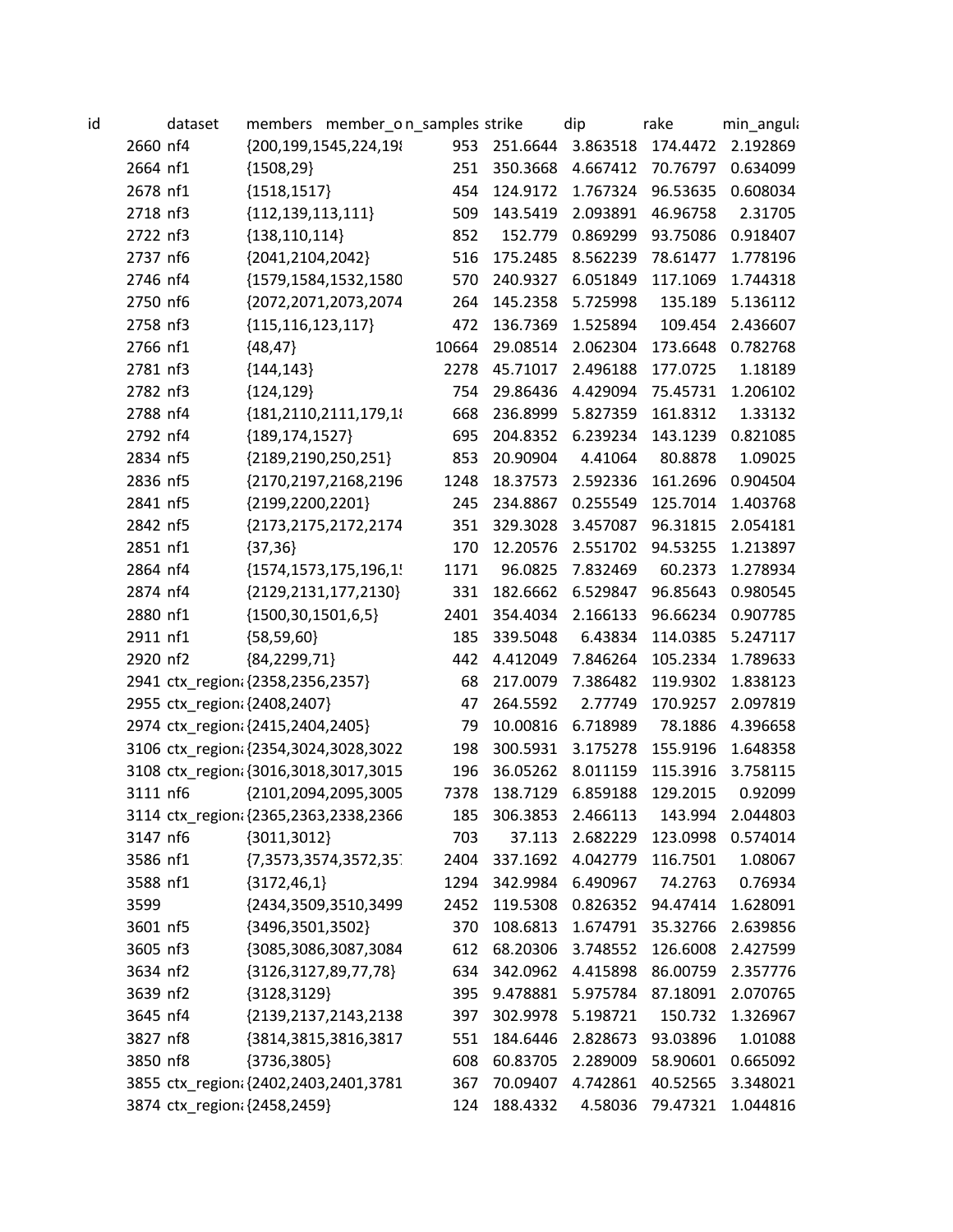| 4002 nf6 |                   | {3770,3898,3957,3961   | 2141    | 134.1282                | 5.359819 | 146.6345 | 0.60334           |
|----------|-------------------|------------------------|---------|-------------------------|----------|----------|-------------------|
| 4020 nf6 |                   | {3896,3897,3923,3922   | 299     | 165.4942                | 4.989766 | 66.77087 | 0.924028          |
| 4044 nf3 |                   | ${126, 127, 125, 130}$ | 1213    | 121.4087                | 0.654145 | 1.635031 | 0.971713          |
| 3800 nf8 |                   |                        | 598     | 208.274                 | 0.874959 | 86.20683 | 1.05906           |
| 4045 nf3 |                   |                        | 730     | 56.79964                | 1.636334 | 62.87623 | 0.522522          |
| 218 nf4  |                   |                        | 13853   | 289.6876                | 1.439434 | 102.1021 | 0.658706          |
|          | 11 nf1            | 2509                   | 103     | 35.94427                | 1.145004 | 14.9143  | 1.744959          |
| 3478 nf3 |                   |                        | 18413   | 342.0455                | 0.468227 | 175.7351 | 0.71954           |
| 3479 nf3 |                   |                        | 17810   | 42.07774                | 1.300889 | 66.51757 | 1.593242          |
| 112 nf3  |                   | 2718                   | 161     | 226.5162                | 3.247935 | 50.89309 | 2.482895          |
|          | 3840 ctx_regional |                        | 14252   | 1.426542                | 0.827163 | 54.47675 | 1.093764          |
|          | 3841 ctx_regional |                        | 7092    | 295.6355                | 0.185983 | 83.49218 | 1.350412          |
| 162 nf4  |                   | 2876                   | 18      | 34.15447                | 4.071354 | 179.9875 | 2.824676          |
| 2039 nf6 |                   |                        | 293     | 169.0992                | 9.166972 | 56.28958 | 0.558371          |
| 209 nf4  |                   |                        | 386     | 3.638348                | 9.736914 | 81.46155 | 2.101486          |
| 200 nf4  |                   | 2660                   | 138     | 271.6242                | 8.854739 | 124.0693 | 1.381029          |
| 3474 nf4 |                   |                        | 39297   | 20.7289                 | 0.339952 | 168.774  | 1.021198          |
| 3467 nf7 |                   |                        | 58356   | 32.62879                | 2.618644 | 111.8648 | 0.784042          |
| 3523 nf1 |                   |                        | 6016    | 359.5499                | 2.606086 | 144.8538 | 0.558987          |
|          | 2397 ctx_regional |                        | 1431    | 336.5009                | 1.047088 | 151.9359 | 1.003658          |
| 3468 nf1 |                   |                        | 27972   | 129.1318                | 0.016139 | 64.60265 | 0.38161           |
| 3158 nf6 |                   |                        | 15203   | 97.30574                | 0.71875  | 108.3367 | 0.64249           |
| 2178 nf5 |                   | 3595                   | 60      | 6.580856                | 3.282643 | 58.1865  | 0.909739          |
| 3749 nf8 |                   |                        | 235     | 243.4069                | 3.619445 | 82.38343 | 1.29932           |
| 139 nf3  |                   | 2718                   | 101     | 84.36466                | 3.26685  | 120.0139 | 7.755477          |
|          | 3161 ctx_regional |                        | 532     | 108.0113                | 2.699125 | 104.7735 | 3.057104          |
| 3513 nf5 |                   |                        | 13294   | 32.18084                | 1.436292 | 130.5434 | 1.144724          |
| 3471 nf7 |                   |                        | 51294   | 96.25648                | 0.689305 | 19.16694 | 1.393243          |
|          | 2354 ctx_regional | 3106                   | 78      | 271.9403                | 2.883664 | 175.8588 | 1.10471           |
| 3481 nf5 |                   |                        | 15731   | 47.21468                | 1.64524  | 83.04007 | 0.772174          |
| 219 nf4  |                   |                        | 7637    | 294.4992                | 0.988461 | 61.98008 | 0.555393          |
|          | 3832 ctx_regional |                        |         | 23577 337.8832 0.385753 |          |          | 99.19292 0.951335 |
|          | 3836 ctx_regional |                        | 14765   | 61.77219                | 0.919726 | 178.7393 | 1.487157          |
| 3837 nf4 |                   |                        | 1766499 | 350.2402                | 0.89754  | 171.8798 | 0.513509          |
| 113 nf3  |                   | 2718                   | 77      | 122.3054                | 1.741941 | 27.71671 | 4.761183          |
|          | 3842 ctx_regional |                        | 9980    | 206.0133                | 1.39378  | 130.2331 | 1.215254          |
|          | 3843 ctx_regional |                        | 37918   | 297.6312                | 1.535221 | 23.28345 | 1.546347          |
|          | 3844 ctx_regional |                        | 16382   | 34.43484                | 0.40151  | 118.2832 | 1.017422          |
|          | 3846 ctx_regional |                        | 12349   | 272.5003                | 0.690248 | 96.96178 | 1.186813          |
| 193 nf4  |                   |                        | 237     | 22.3144                 | 5.400399 | 47.49516 | 1.024573          |
|          | 3857 ctx_regional |                        | 10601   | 47.1843                 | 1.554677 | 69.66384 | 1.588674          |
|          | 3858 ctx_regional |                        | 7990    | 60.8138                 | 2.95104  | 87.58753 | 2.362351          |
|          | 3859 ctx_regional |                        | 5690    | 54.60789                | 0.655797 | 86.26262 | 1.582051          |
| 3860 nf8 |                   |                        | 115124  | 158.9689                | 2.903763 | 176.2199 | 0.592735          |
| 3861 nf8 |                   |                        | 49515   | 145.2618                | 0.769269 | 150.7575 | 0.744962          |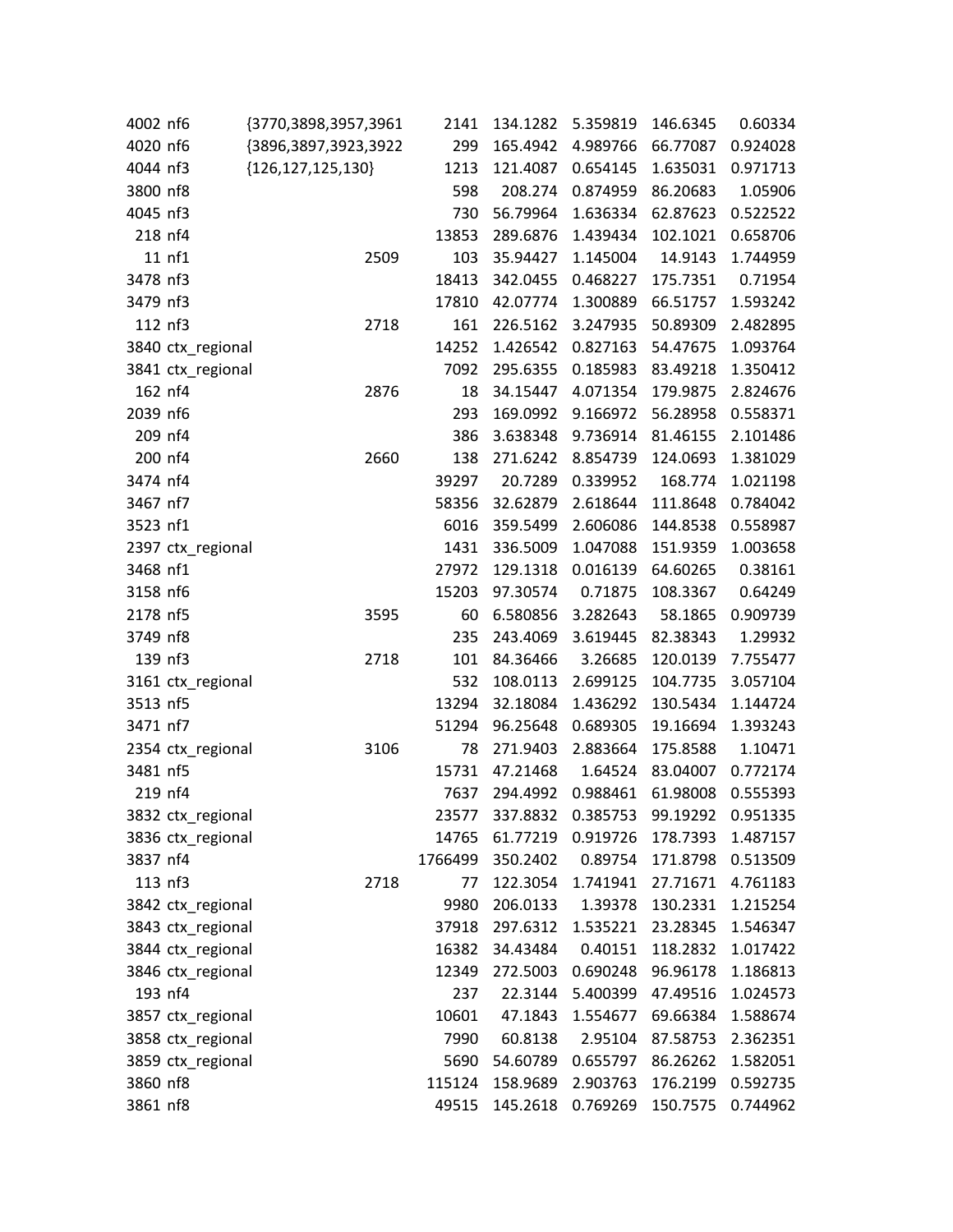|          | 3862 ctx_regional |      | 9954  | 67.48267                       | 1.258136 | 86.79831 | 1.460954 |
|----------|-------------------|------|-------|--------------------------------|----------|----------|----------|
|          | 3863 ctx_regional |      | 13243 | 68.89713                       | 1.444617 | 78.03454 | 2.553883 |
|          | 3864 ctx_regional |      | 7440  | 52.64913                       | 1.087983 | 55.15118 | 1.860675 |
|          | 3865 ctx_regional |      | 7085  | 45.85418                       | 2.417213 | 77.55359 | 2.129745 |
|          | 3866 ctx_regional |      | 6491  | 258.8938                       | 1.703683 | 85.35522 | 2.420386 |
|          | 3867 ctx_regional |      | 14673 | 24.11342                       | 5.721076 | 55.8411  | 2.074254 |
|          | 3869 ctx_regional |      | 4560  | 259.4884                       | 4.198842 | 61.62858 | 3.687145 |
|          | 3870 ctx_regional |      | 5882  | 275.9326                       | 6.273117 | 12.12008 | 2.273684 |
|          | 3872 ctx_regional |      | 8376  | 61.67758                       | 3.264371 | 81.22779 | 1.738932 |
|          | 105 nf2           |      | 2840  | 337.9501                       | 1.94714  | 128.4659 | 1.491914 |
|          | 144 nf3           | 2781 | 374   | 64.03718                       | 2.616838 | 144.5535 | 1.918612 |
|          | 170 nf4           | 2655 | 55    | 50.72633                       | 2.49516  | 83.59158 | 0.661687 |
|          | 169 nf4           | 2655 | 83    | 31.44095                       | 1.403154 | 118.5288 | 0.528227 |
|          | 115 nf3           | 2758 | 62    | 312.6426                       | 5.392091 | 88.37087 | 3.098222 |
| 1552 nf4 |                   |      | 225   | 178.6392                       | 3.58483  | 84.96257 | 0.627061 |
|          | 122 nf3           | 3603 | 206   | 145.9179                       | 0.514206 | 126.9395 | 1.035451 |
|          | 216 nf4           | 2634 | 7308  | 355.4077                       | 9.072074 | 118.0612 | 0.615748 |
|          | 192 nf4           |      | 372   | 78.50779                       | 3.454247 | 44.40212 | 0.473125 |
|          | 3046 ctx_regional |      | 454   | 136.6143                       | 4.397251 | 41.08036 | 2.608427 |
|          | 138 nf3           | 2722 | 630   | 148.8612                       | 0.667928 | 91.12092 | 0.762328 |
|          | 210 nf4           |      | 15227 | 239.9824                       | 4.812056 | 145.2614 | 1.370315 |
|          | 88 nf2            |      | 34    | 123.3964                       | 11.05106 | 66.30934 | 15.69743 |
|          | 199 nf4           | 2660 | 285   | 276.7244                       | 4.073036 | 153.0467 | 0.679797 |
| 2290 nf2 |                   |      | 67    | 216.8231                       | 1.311301 | 99.12558 | 1.199823 |
|          | 103 nf2           |      | 249   | 170.3858                       | 4.557265 | 76.27142 | 8.142278 |
|          | 3058 ctx_regional |      | 507   | 238.7799                       | 10.15175 | 95.18745 | 7.37782  |
|          | 2351 ctx_regional |      | 55    | 284.4738                       | 5.116133 | 123.4306 | 1.388897 |
|          | 204 nf4           |      | 427   | 282.8485                       | 10.82885 | 34.92979 | 1.169018 |
|          | 2392 ctx_regional |      | 526   | 134.354                        | 0.612687 | 36.37107 | 0.979984 |
|          | 207 nf4           |      | 1150  | 2.244184                       | 10.106   | 123.6197 | 2.07484  |
|          | 143 nf3           | 2781 | 1904  | 45.00045                       | 2.504494 | 177.4539 | 1.194112 |
| 1559 nf4 |                   | 3612 |       | 221 155.3051 5.737807 96.12156 |          |          | 1.055793 |
|          | 2412 ctx_regional | 2959 | 30    | 91.01882                       | 0.968725 | 26.7358  | 1.12446  |
|          | 2346 ctx_regional |      | 91    | 99.82852                       | 2.700416 | 38.82891 | 2.262551 |
|          | 203 nf4           |      | 1877  | 298.7726                       | 9.254697 | 79.25537 | 0.840524 |
|          | 213 nf4           |      | 3494  | 356.1774                       | 8.667868 | 115.6237 | 0.833466 |
|          | 208 nf4           |      | 1145  | 334.056                        | 5.313979 | 33.32284 | 1.059596 |
|          | 116 nf3           | 2758 | 126   | 132.2027                       | 1.329254 | 89.37508 | 2.599053 |
| 2324 nf2 |                   |      | 326   | 316.9535                       | 1.630307 | 39.83557 | 1.178351 |
|          | 25 nf1            | 2509 | 40    | 304.8187                       | 0.384277 | 107.1589 | 1.215922 |
|          | 2391 ctx_regional |      | 587   | 193.3582                       | 1.407417 | 77.48999 | 3.522418 |
|          | 2361 ctx_regional |      | 76    | 300.7791                       | 3.533945 | 138.7694 | 2.026453 |
|          | 2395 ctx_regional |      | 4372  | 131.1428                       | 0.76227  | 150.3875 | 0.983743 |
|          | 119 nf3           | 3603 | 96    | 135.2493                       | 1.863188 | 86.52228 | 5.401228 |
|          | 77 nf2            | 3634 | 108   | 144.4822                       | 8.348765 | 88.49089 | 2.727099 |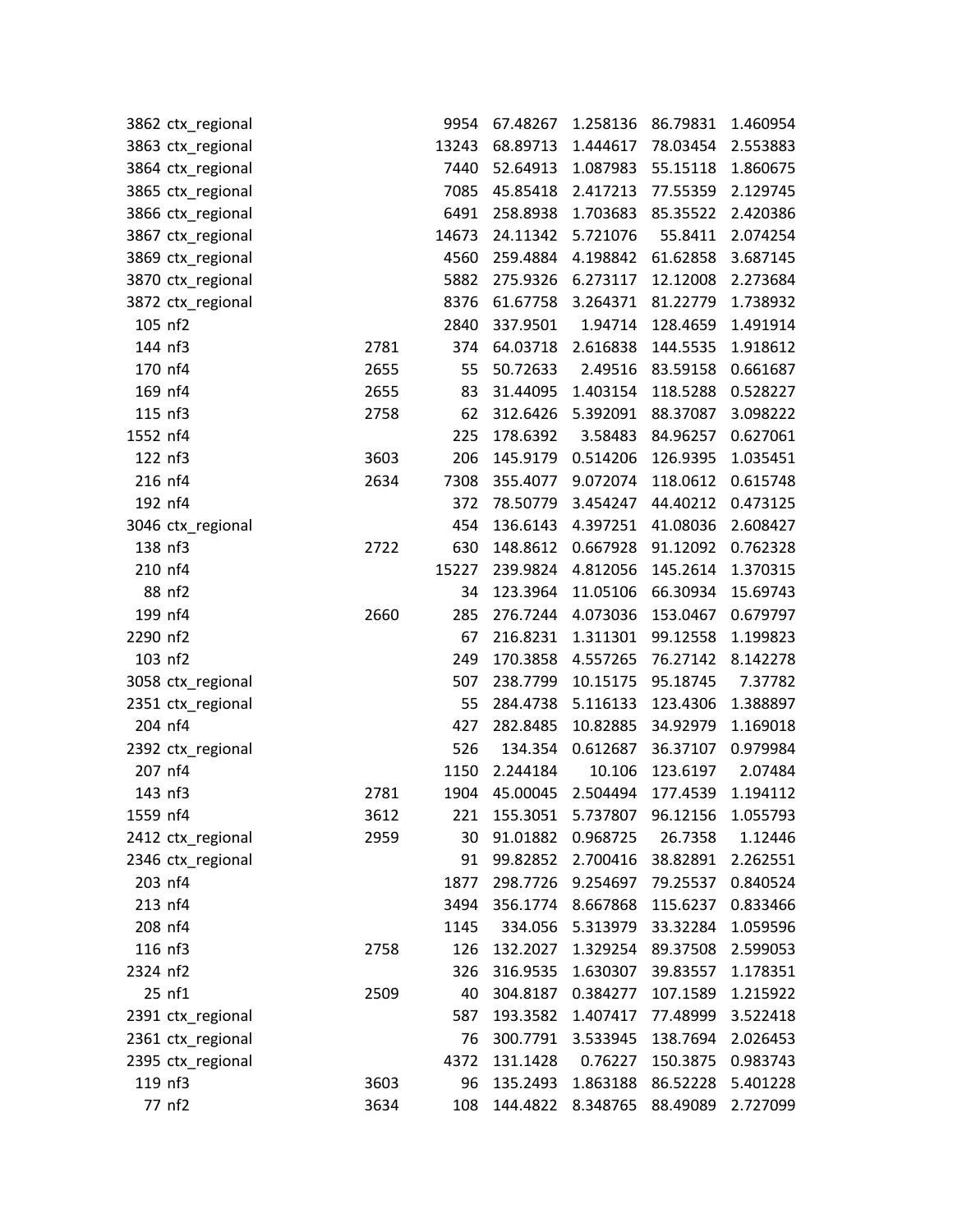| 3078 nf6 |                   |      | 11222 | 65.11098 | 4.007433          | 75.76134                               | 1.278045 |
|----------|-------------------|------|-------|----------|-------------------|----------------------------------------|----------|
| 110 nf3  |                   | 2722 | 130   | 168.899  | 0.42826           | 100.5342                               | 0.603507 |
|          | 3066 ctx_regional |      | 1151  | 32.72472 | 3.745533          | 61.11832                               | 3.274815 |
| 2271 nf6 |                   |      | 6836  | 266.4474 | 0.451321          | 112.0315                               | 0.697739 |
|          | 78 nf2            | 3634 | 79    | 138.5382 | 6.53824           | 86.6065                                | 6.386541 |
| 114 nf3  |                   | 2722 | 92    | 168.7719 | 3.479499          | 80.64316                               | 2.159389 |
| 206 nf4  |                   |      | 184   | 312.1962 | 6.056371          | 141.422                                | 2.306431 |
| 142 nf3  |                   |      | 2274  | 118.9807 | 1.933904          | 69.63204                               | 0.862172 |
| 224 nf4  |                   | 2660 | 267   | 277.4643 | 5.310239          | 36.1439                                | 0.975437 |
|          | 2390 ctx_regional |      | 218   | 146.4528 | 1.386191          | 116.5518                               | 9.578953 |
| 198 nf4  |                   | 2660 | 79    | 249.0499 | 3.352377          | 155.093                                | 0.497295 |
| 225 nf4  |                   | 2660 | 86    | 282.7827 | 4.801731          | 42.3265                                | 1.15657  |
|          | 2362 ctx_regional |      | 65    | 306.0327 | 4.577979          | 31.13931                               | 1.497591 |
|          | 2394 ctx_regional |      | 5142  | 124.7617 | 0.952689          | 132.9331                               | 1.504061 |
| 1513 nf1 |                   |      | 324   | 336.7004 | 4.604156          | 119.6602                               | 0.835765 |
|          | 3062 ctx_regional |      | 437   | 37.6146  | 8.002342          | 98.26463                               | 4.32335  |
|          | 2442 ctx_regional |      | 30    | 273.8161 | 3.54416           | 151.0671                               | 1.916679 |
|          | 202 nf4           |      | 3152  | 292.5549 | 9.131249          | 87.66851                               | 0.905887 |
| 183 nf4  |                   |      | 210   | 162.6956 | 8.902517          | 111.3234                               | 0.730119 |
|          | 2393 ctx_regional |      | 1277  | 112.2495 | 0.383988          | 62.23866                               | 1.89921  |
| 104 nf2  |                   |      | 14117 | 6.202375 | 1.978204          | 40.13414                               | 0.521348 |
| 197 nf4  |                   | 2660 | 47    | 262.0518 | 7.460609          | 75.14107                               | 1.327732 |
| 111 nf3  |                   | 2718 | 170   | 134.6708 | 2.404303          | 108.3703                               | 1.529284 |
| 172 nf4  |                   | 2655 | 204   | 191.019  | 0.298429          | 94.76753                               | 0.466153 |
| 159 nf4  |                   | 2875 | 83    | 63.47417 | 12.5837           | 129.9918                               | 2.029678 |
| 106 nf2  |                   |      | 1562  | 333.461  | 2.811467          | 134.9766                               | 3.008693 |
|          | 2345 ctx_regional | 3108 | 50    | 36.93516 | 7.07026           | 104.5401                               | 4.282682 |
| 118 nf3  |                   | 3603 | 130   | 184.8807 | 0.980394          | 22.58166                               | 3.022366 |
| 2334 nf2 |                   |      | 1425  | 24.69562 | 6.427339          | 143.0293                               | 1.185713 |
| 109 nf3  |                   |      | 173   | 158.4333 | 1.388779          | 131.2665                               | 1.305002 |
| 211 nf4  |                   |      | 82245 | 350.3138 | 1.851153          | 50.5263                                | 0.595933 |
| 217 nf4  |                   | 2634 | 7135  |          |                   | 357.0235  9.625535  124.1416  0.531485 |          |
|          | 76 nf2            |      | 46    | 149.7896 | 13.35456          | 86.71816                               | 1.734062 |
|          | 3045 ctx_regional |      | 525   | 18.18392 | 2.36891           | 169.3797                               | 5.977616 |
| 2294 nf2 |                   |      | 83    | 251.6747 | 1.474148          | 152.9145                               | 0.513357 |
|          | 49 nf1            |      | 1534  | 34.05702 | 3.628306          | 174.1297                               | 1.054658 |
|          | 2396 ctx_regional |      | 5538  | 229.6466 | 0.285459 21.20616 |                                        | 1.270096 |
| 226 nf4  |                   |      | 481   | 283.7163 | 3.8081            | 70.90416                               | 2.363226 |
| 220 nf4  |                   |      | 3849  | 261.6523 | 0.530012          | 61.4248                                | 0.458221 |
| 149 nf3  |                   |      | 1153  | 17.69445 | 3.343983          | 17.04491                               | 1.892353 |
| 221 nf4  |                   | 2655 | 18646 | 7.78169  | 0.798524          | 66.05009                               | 0.696932 |
| 161 nf4  |                   | 2876 | 21    | 39.7188  | 4.019282          | 178.5703                               | 4.421507 |
|          | 72 nf2            |      | 54    | 214.1078 | 12.92731          | 100.2733                               | 1.156826 |
| 205 nf4  |                   |      | 217   | 320.5365 | 8.013124          | 55.2585                                | 2.585321 |
| 3049 nf7 |                   |      | 25040 | 42.06181 | 1.271974          | 105.2272                               | 0.457572 |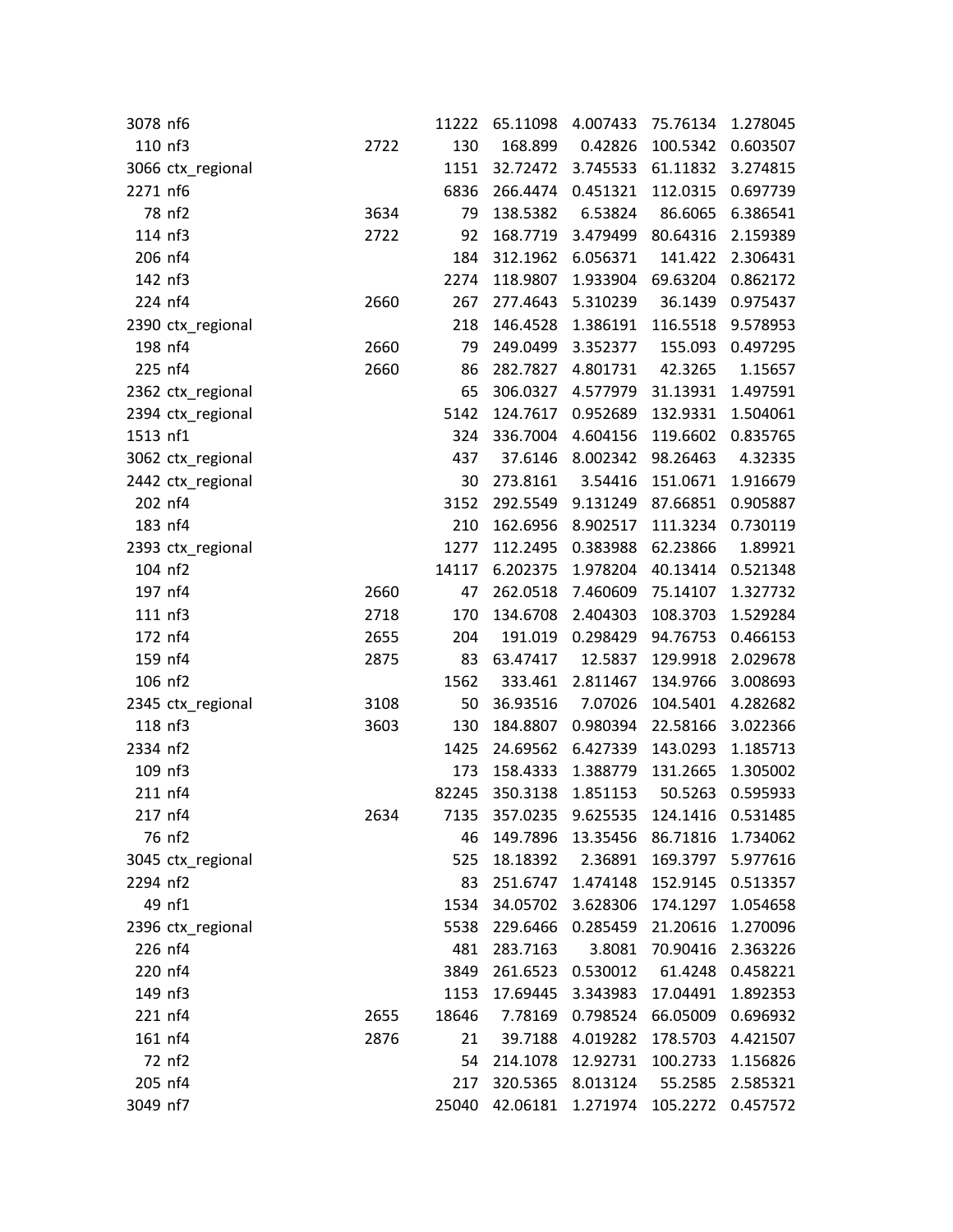| 2319 nf2  |      |  | 218 56.83557 8.426992 66.2792 0.783497  |  |
|-----------|------|--|-----------------------------------------|--|
| 128 nf3   |      |  | 113 27.99929 1.217381 47.43585 0.568678 |  |
| 28 nf1    | 3641 |  | 217 33.28103 5.43399 165.0148 0.843348  |  |
| $120$ nf3 | 3603 |  | 121 94.95775 0.342378 38.46175 3.063591 |  |
| 2476 nf7  |      |  | 546 11.26627 3.492279 172.7112 0.315654 |  |
| 1610 nf4  |      |  | 288 55.56768 6.499924 121.8221 0.804824 |  |
| 1544 nf4  | 4027 |  | 91 14.25137 3.03809 57.67087 1.024943   |  |
| 2156 nf4  | 4024 |  | 166 232.4548 2.958549 81.64024 1.239806 |  |
| 2300 nf2  |      |  | 84 21.15274 5.112601 49.97244 0.750869  |  |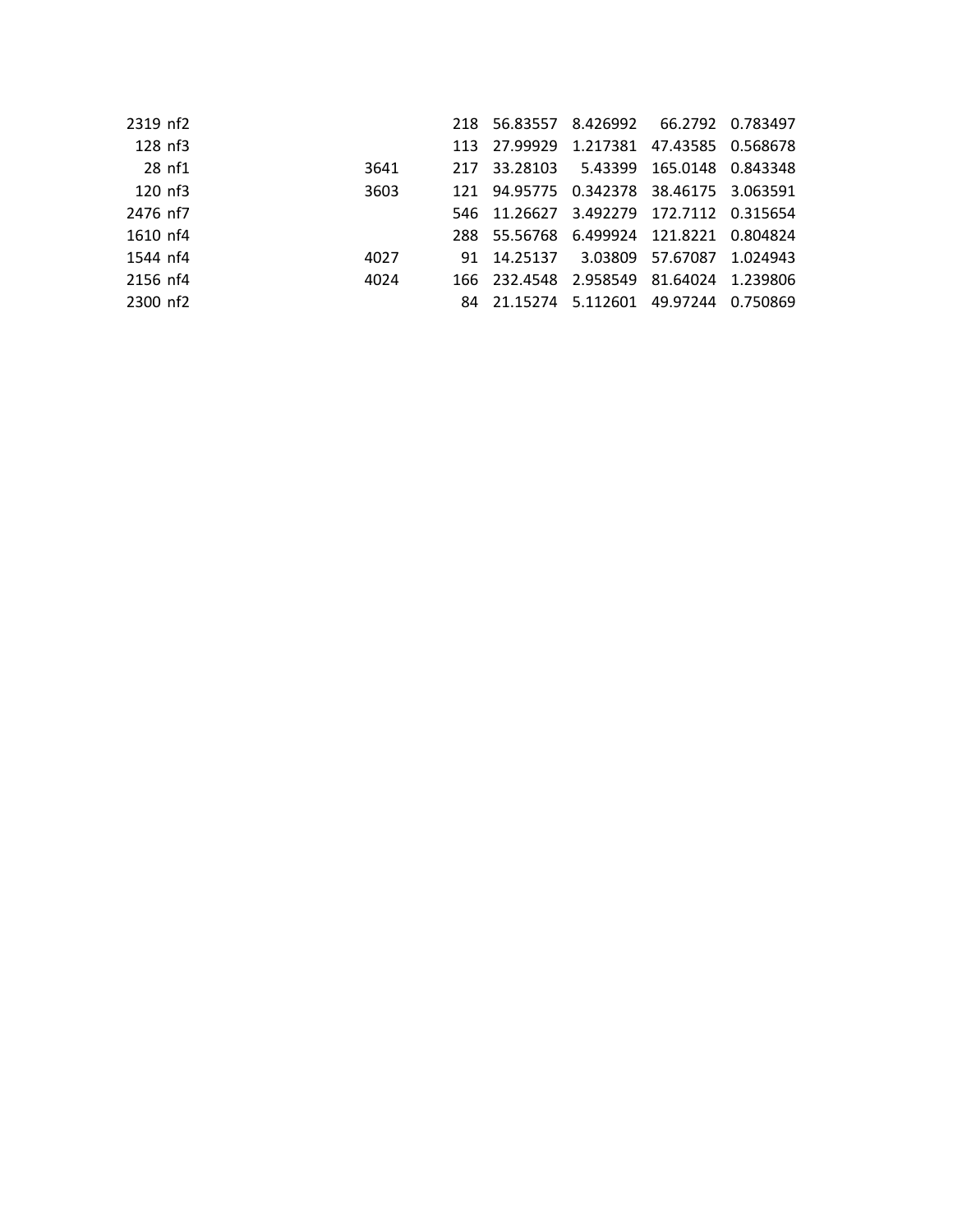| max_angul length  |          | area              |          | center_lon center_lat tags |                                             |
|-------------------|----------|-------------------|----------|----------------------------|---------------------------------------------|
| 6.817375          |          | 692.5561 348.4577 | 76.5652  |                            | 16.5601 {representative}                    |
| 21.93705 299.6541 |          |                   | 77.07384 |                            | 17.23363 {good,"lava contact"}              |
| 3.706047 490.9327 |          |                   | 77.10488 | 17.34434 {good}            |                                             |
| 6.511051          | 472.4631 | 99.665            | 76.81468 |                            | 17.44429 {good, sulfate}                    |
| 4.037085          |          | 258.313 626.2196  | 76.81254 |                            | 17.44082 {good,representative,sulfate}      |
| 4.205421          | 534.4117 |                   | 76.68879 | 17.07281 {good}            |                                             |
| 2.608679          | 600.3633 |                   | 76.52703 | 16.55103 {good}            |                                             |
| 8.406433          | 299.9552 |                   | 76.70235 | 17.12346 {good}            |                                             |
| 4.089878          | 531.4153 |                   | 76.81568 |                            | 17.43948 {good,sulfate}                     |
| 1.627357          |          | 10434.2           | 77.10939 |                            | 17.36902 {good,"lava contact"}              |
| 3.725783          |          | 1884.695          | 76.75033 |                            | 17.65571 {good,sulfate}                     |
| 8.644366          | 839.399  |                   | 76.74715 |                            | 17.64592 {fan-upper,good}                   |
| 2.227351          | 734.0753 |                   | 76.52674 |                            | 16.55243 {good,representative}              |
| 3.110328          | 739.8529 |                   | 76.52763 | 16.55734 {good}            |                                             |
| 7.996849          | 915.6654 |                   | 76.85689 |                            | 17.4566 {good, sulfate}                     |
| 2.570969          | 1306.381 |                   | 76.86076 |                            | 17.46029 {good,representative,sulfate}      |
| 8.42592           | 270.7471 |                   | 76.89459 |                            | 17.4516 {good,representative,sulfate}       |
| 11.09917          | 374.6773 |                   | 76.88253 |                            | 17.46959 {good,representative,sulfate}      |
| 5.777528          | 221.1524 |                   | 77.07735 |                            | 17.22201 {good, lava-contact}               |
| 8.887493          | 1226.661 |                   | 76.54054 |                            | 16.58101 {representative}                   |
| 13.23446          | 359.2014 |                   | 76.52904 | 16.56064 {good}            |                                             |
| 2.160177          | 2618.307 |                   | 77.07409 |                            | 17.22499 {good,"into slope","lava contact"} |
| 9.77415           |          | 182.7142          | 77.05888 | 17.26642 {good}            |                                             |
| 11.27706          | 478.3192 |                   | 76.43847 | 17.42411 {good}            |                                             |
| 8.361663          | 825.181  |                   | 76.71196 |                            | 16.98099 {representative}                   |
| 22.27207          | 643.3918 |                   | 77.09975 | 17.09209 {good}            |                                             |
| 8.841087          | 1166.361 |                   | 77.11216 | 16.91363 {good}            |                                             |
| 5.06347           | 2532.876 |                   | 76.51237 |                            | 16.67862 {representative}                   |
| 8.624949          | 2909.024 |                   | 76.52105 |                            | 16.64959 {representative}                   |
| 2.705614          | 7528.958 |                   | 76.71834 |                            | 17.12926 {representative}                   |
| 11.9006           | 2378.42  |                   | 76.98546 |                            | 17.36129 {representative}                   |
| 6.424095          | 711.1929 |                   | 76.71705 |                            | 17.19572 {representative}                   |
| 5.22308           | 2430.759 |                   | 77.09336 |                            | 17.21836 {representative}                   |
| 6.686818          | 1312.578 |                   | 77.07025 |                            | 17.27437 {representative}                   |
| 3.963595          | 3054.334 |                   | 76.9107  |                            | 17.42779 {representative}                   |
| 9.412049          | 385.9301 |                   | 76.88895 |                            | 17.43546 {representative}                   |
| 12.1374           | 700.5601 |                   | 76.7976  |                            | 17.42729 {good,representative}              |
| 10.07229          | 680.4449 |                   | 76.44882 |                            | 17.49699 {representative}                   |
| 17.02484          | 429.1201 |                   | 76.42644 |                            | 17.47652 {representative}                   |
| 16.87024          | 449.6771 |                   | 76.54959 |                            | 16.46379 {representative}                   |
| 2.208955          | 2002.263 |                   | 76.50863 |                            | 16.53405 {representative}                   |
| 5.391026          | 1198.485 |                   | 76.48938 | 16.42825 {good}            |                                             |
| 4.881545          | 6863.519 |                   | 77.11767 |                            | 16.94508 {representative}                   |
| 6.522278          | 1430.333 |                   | 77.60589 |                            | 16.483 {representative}                     |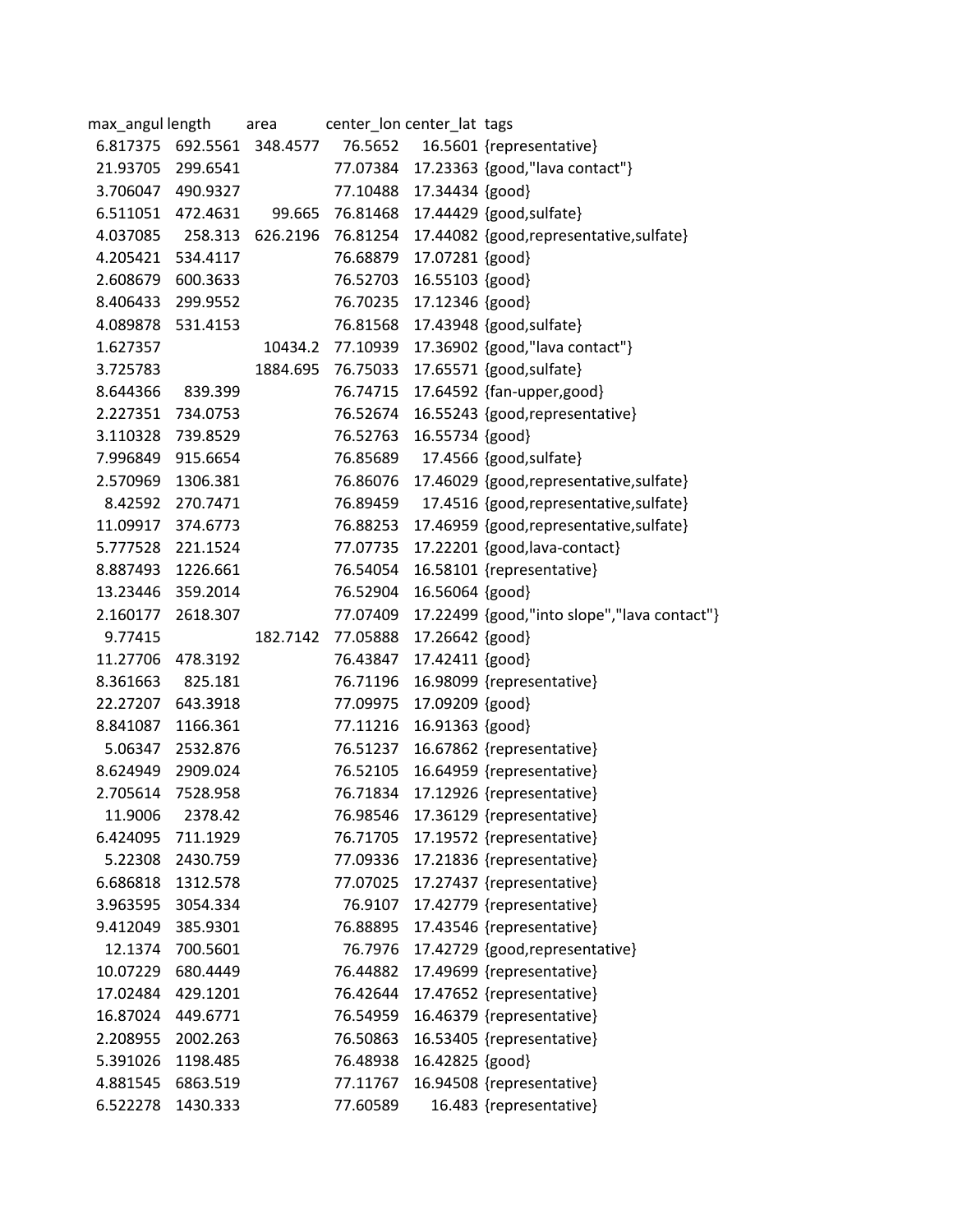| 1.737235 | 3594.416 |          | 76.7198  | 17.14118 {good}                                   |
|----------|----------|----------|----------|---------------------------------------------------|
| 9.131168 | 1547.355 |          | 76.68764 | 17.06395 {representative}                         |
| 4.970925 | 1318.23  |          | 76.75215 | 17.66167 {representative}                         |
| 4.946985 | 891.0508 |          | 76.48881 | 16.41096 {representative}                         |
| 3.109758 | 769.2776 |          | 76.74943 | 17.64142 {fan-lower, representative}              |
| 1.692769 |          | 13735.85 | 76.55371 | 16.47037 {"basically flat", good, representative} |
| 75.52081 | 113.8619 |          | 77.04095 | 17.36348 {"basically flat", good}                 |
| 1.189309 |          | 18280.82 | 76.776   | 17.38628 {representative}                         |
| 2.068807 |          | 17709.54 | 76.81317 | 17.34594 {representative, smooth-capping-surface} |
| 14.54224 | 184.3295 |          | 76.81448 | 17.44505 {good,"top surface"}                     |
| 1.420741 |          | 1396592  | 76.67281 | 16.55343 {representative}                         |
| 1.729763 |          | 696098.4 | 77.13662 | 16.59316 {representative}                         |
| 19.23819 | 35.52751 |          | 76.57789 | 16.40769 {anticline?, good, "local variation?"}   |
| 2.618302 | 298.3851 |          | 76.69831 | 17.10382 {good}                                   |
| 4.548165 |          | 381.6804 | 76.577   | 16.41394 {anticline?, good}                       |
| 11.55931 | 161.4345 |          | 76.56549 | 16.55838 {good}                                   |
| 1.82644  |          | 38982.46 | 76.58123 | 16.28415 {representative}                         |
| 0.826162 |          | 57609.34 | 76.87445 | 16.91173 {representative}                         |
| 0.804317 |          | 5880.515 | 77.11186 | 17.37353 {representative}                         |
| 1.544148 |          | 140337.2 | 76.25061 | 16.97905 {good, late-surface, representative}     |
| 0.587295 |          | 27348.95 | 77.05691 | 17.20418 {representative}                         |
| 1.144867 |          | 14924.9  | 76.77642 | 17.03711 {representative}                         |
| 5.833251 | 62.26492 |          | 76.90347 | 17.43982 {good,representative,sulfate}            |
| 4.484079 | 885.973  |          | 76.44302 | 16.5687 {representative}                          |
| 34.91599 |          | 99.665   | 76.81321 | 17.44368 {good,"top surface"}                     |
| 5.031163 |          | 51735.88 | 76.79721 | 16.95835 {representative}                         |
| 1.524259 |          | 12952.66 | 76.93697 | 17.3831 {representative}                          |
| 1.599815 |          | 50615.97 | 76.8843  | 17.05155 {representative, smooth-capping-surface} |
| 5.265205 | 985.0776 |          | 76.51455 | 16.67793 {good,representative}                    |
| 1.071224 |          | 15350.86 | 76.89071 | 17.3904 {representative}                          |
| 1.543609 |          | 7576.015 | 76.56002 | 16.47071 {"basically flat", good}                 |
| 0.999407 |          | 2313836  | 76.24106 | 17.50205 {representative}                         |
| 2.146626 |          | 1445101  | 76.43954 | 17.30082 {representative}                         |
| 0.851011 |          | 1752367  | 76.62081 | 16.29262 {representative}                         |
| 87.27047 | 91.16272 |          | 76.81365 | 17.44405 {good,"top surface"}                     |
| 1.51048  |          | 980082.1 | 77.16723 | 16.8257 {representative}                          |
| 2.514694 |          | 3721202  | 77.59335 | 16.63035 {representative}                         |
| 1.371375 |          | 1604846  | 77.48033 | 16.48996 {representative}                         |
| 1.491104 |          | 1212151  | 76.37085 | 16.71439 {representative}                         |
| 8.426431 | 252.5512 |          | 76.52677 | 16.56785 {good,"into slope"}                      |
| 3.710175 |          | 1041005  | 77.05021 | 16.9227 {representative}                          |
| 4.513751 |          | 783568.7 | 77.06248 | 16.8873 {representative}                          |
| 2.707562 |          | 558001.7 | 76.9204  | 16.81874 {representative}                         |
| 1.01461  |          | 114119.4 | 76.4276  | 16.6248 {representative}                          |
| 1.583946 |          | 49082    | 76.43756 | 16.63795 {representative}                         |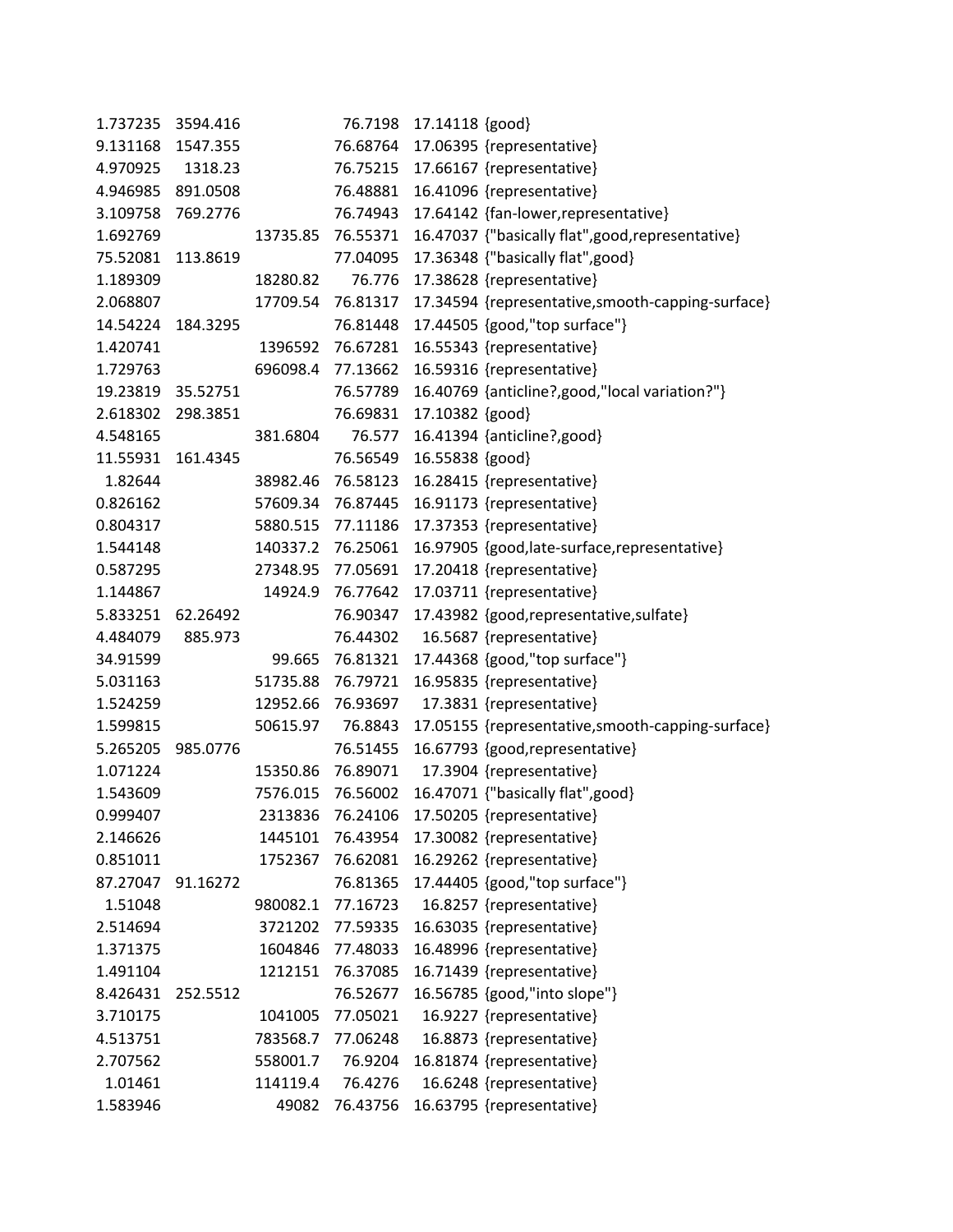| 1.956131 |                   | 977084.6 | 76.7885           | 16.9791 {representative}                         |
|----------|-------------------|----------|-------------------|--------------------------------------------------|
| 4.964962 |                   | 1300800  | 76.99525          | 17.0292 {representative}                         |
| 4.532849 |                   |          | 730586 77.03867   | 17.09443 {representative}                        |
| 3.187531 |                   | 695449.4 | 76.98225          | 17.20574 {representative}                        |
| 3.733868 |                   | 637387.6 | 76.9679           | 17.26119 {representative}                        |
| 3.490367 |                   | 1440128  | 77.54612          | 16.72632 {representative}                        |
| 7.961617 |                   | 447043.9 | 77.58368          | 16.56967 {representative}                        |
| 4.733346 |                   |          | 577709.9 77.67019 | 16.56379 {representative}                        |
| 2.946584 |                   | 821945.2 | 76.96252          | 17.16881 {representative}                        |
| 3.164674 |                   | 2811.265 | 76.44007          | 17.58937 {good,"regional gradient"}              |
| 4.154434 |                   | 369.6548 | 76.75022          | 17.65586 {good,"regional gradient"}              |
| 12.96447 | 70.7098           |          | 76.5468           | 16.47693 {"basically flat", good}                |
|          | 3.473252 87.84101 |          | 76.54645          | 16.47595 {"basically flat", good}                |
| 37.77601 | 81.4194           |          | 76.81137          | 17.43857 {good,"top surface"}                    |
| 5.713496 | 236.9793          |          | 76.5392           | 16.62793 {representative}                        |
| 7.796868 | 225.3718          |          | 76.80618          | 17.44188 {good}                                  |
| 2.30821  |                   | 7249.575 | 76.57701          | 16.41665 {anticline?, good, "regional gradient"} |
| 7.248386 | 395.0538          |          | 76.53058          | 16.57181 {good,"into slope"}                     |
| 3.660191 |                   | 43269.61 | 76.80908          | 16.91353 {representative}                        |
| 4.742193 |                   | 626.2196 | 76.81254          | 17.44069 {good,"top surface"}                    |
| 3.034209 |                   | 15105.08 | 76.54119          | 16.55879 {"regional gradient", representative}   |
| 86.86645 | 49.92313          |          | 76.45255          | 17.49788 {good,"into slope"}                     |
| 3.333681 | 325.5146          |          | 76.56426          | 16.56109 {good}                                  |
|          | 15.70913 76.28541 |          | 76.40434          | 17.44183 {good}                                  |
| 25.17336 |                   | 247.2177 | 76.45078          | 17.49748 {good,"into slope"}                     |
| 16.40073 |                   | 48928.56 | 77.64057          | 16.53885 {representative}                        |
| 17.69215 | 639.0284          |          | 76.53649          | 16.71753 {good}                                  |
| 2.186093 |                   | 424.1987 | 76.55917          | 16.43875 {anticline?, good}                      |
| 1.652202 |                   | 51435.31 | 76.526            | 16.98473 {good, late-surface, representative}    |
| 4.103178 |                   | 1149.148 | 76.57719          | 16.41141 {anticline?, good}                      |
| 3.783721 |                   | 1884.695 | 76.75036          | 17.65568 {good,"regional gradient"}              |
| 5.251123 | 235.1495          |          | 76.53437          | 16.61082 {representative}                        |
| 5.292454 | 456.4967          |          | 76.87406          | 17.11666 {good}                                  |
| 19.6371  | 1045.428          |          | 77.44285          | 16.61199 {representative}                        |
| 3.408775 |                   | 1863.362 | 76.56368          | 16.43562 {anticline?, good}                      |
| 2.488102 |                   |          | 3473.629 76.57594 | 16.41613 {anticline?, good, "regional gradient"} |
| 2.148054 |                   | 1139.699 | 76.571            | 16.42145 {anticline?, good}                      |
| 37.85793 | 139.2865          |          | 76.81123          | 17.43847 {good,"top surface"}                    |
| 7.40008  | 345.7686          |          | 76.44411          | 17.55935 {good, sulfate?}                        |
| 63.4606  | 41.8855           |          | 77.036            | 17.36641 {"basically flat", good}                |
| 5.397717 |                   | 57139.6  | 76.5851           | 17.02809 {good, late-surface, representative}    |
| 8.951853 | 808.1806          |          | 76.56489          | 16.71755 {aaaargh, representative}               |
| 1.730597 |                   | 429021.8 | 76.64052          | 17.64728 {good, late-surface, representative}    |
| 52.65704 | 107.5728          |          | 76.80344          | 17.4439 {good}                                   |
| 47.78663 | 111.8234          |          | 76.44932          | 17.49493 {good,"into slope"}                     |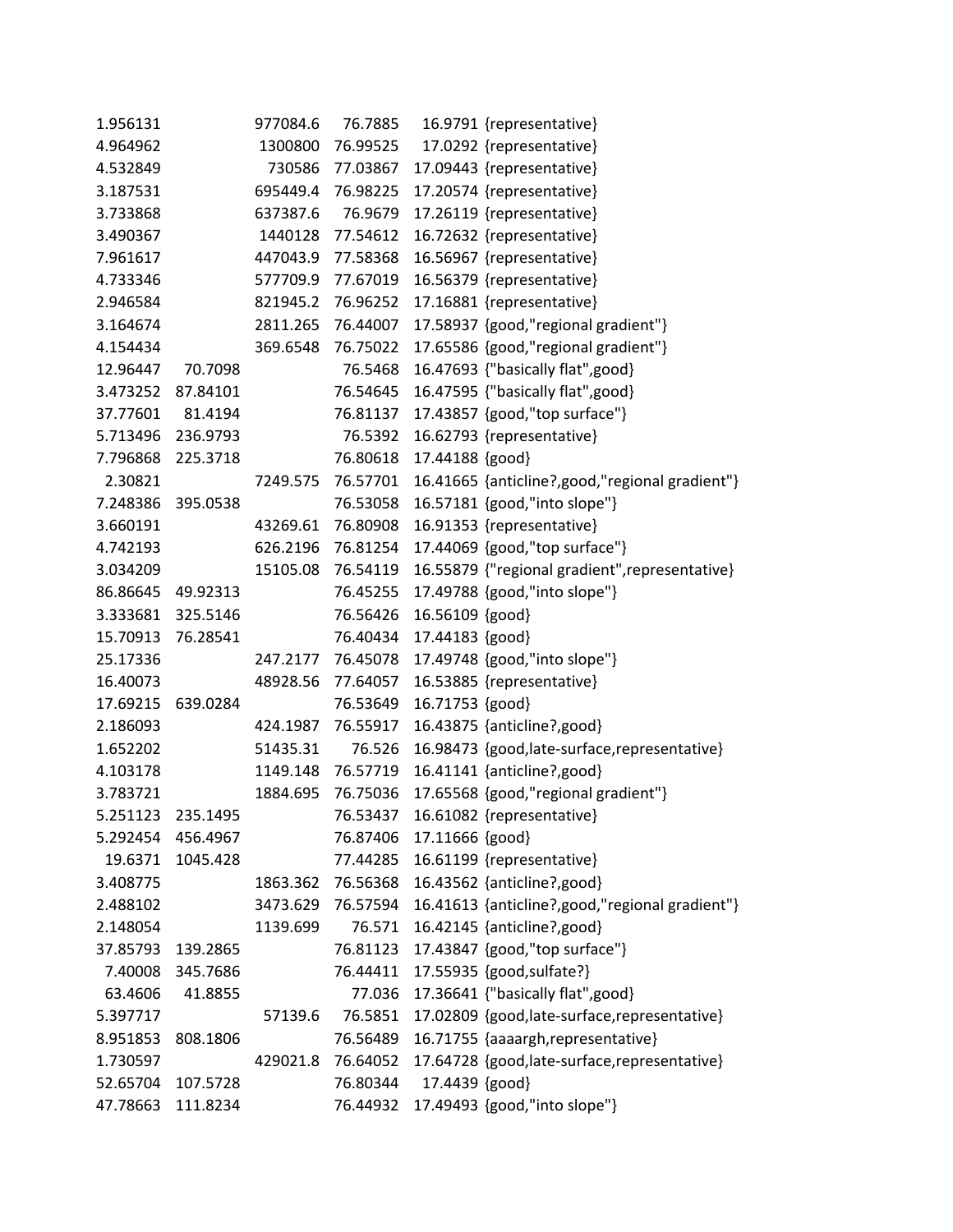| 2.288836          |                   | 10993.28 |                          |                 | 76.74743 17.12314 {representative}                                 |
|-------------------|-------------------|----------|--------------------------|-----------------|--------------------------------------------------------------------|
| 3.501433 147.2495 |                   |          | 76.81226                 |                 | 17.4408 {good,"top surface"}                                       |
| 7.942262          |                   |          |                          |                 | 112451.1 77.58716 16.75847 {representative}                        |
| 0.881081          |                   | 6697.307 | 76.72823                 |                 | 17.19341 {lava,representative}                                     |
| 61.17664          | 82.20842          |          | 76.4504                  |                 | 17.49615 {good,"into slope"}                                       |
| 27.33429          | 111.0635          |          | 76.81292                 |                 | 17.44172 {good,"top surface"}                                      |
| 5.619723          |                   |          | 181.7194 76.56526        |                 | 16.43335 {anticline?, good}                                        |
| 6.280274          |                   |          |                          |                 | 2251.677 76.81747 17.45827 {representative, sulfate}               |
| 8.173882          |                   | 260.3626 | 76.56609                 | 16.55971 {good} |                                                                    |
| 19.12106          |                   | 21270.24 | 76.47245                 |                 | 16.9224 {good, late-surface}                                       |
|                   | 6.397257 93.49082 |          | 76.56502                 | 16.55988 {good} |                                                                    |
| 6.447154          |                   |          | 88.09514 76.56576        | 16.55986 {good} |                                                                    |
|                   | 9.768624 841.6548 |          | 76.97407                 | 17.36236 {good} |                                                                    |
| 2.56501           |                   |          | 504474.8 76.62003        |                 | 17.55831 {good,representative}                                     |
| 15.00909          | 342.8606          |          | 77.045                   |                 | 17.27489 {contact, good, "lava contact"}                           |
| 7.078614          |                   | 43763.88 | 77.48329                 |                 | 16.65914 {representative}                                          |
| 8.17475           | 440.218           |          | 76.78866                 |                 | 17.25195 {representative}                                          |
| 1.57147           |                   | 3130.947 |                          |                 | 76.56084 16.43689 {anticline?, good}                               |
|                   | 22.30914 227.7723 |          | 76.52577                 | 16.56125 {good} |                                                                    |
| 2.363709          |                   |          | 125016.4 76.82483        |                 | 17.51238 {good, late-surface, representative}                      |
| 2.392293          |                   |          | 13966.84 76.42655        |                 | 17.5857 {good,"regional gradient"}                                 |
| 7.952197          | 55.69711          |          | 76.5666                  | 16.55987 {good} |                                                                    |
| 9.917962          | 196.9709          |          | 76.81622                 |                 | 17.44403 {good,"top surface"}                                      |
| 3.387293          | 220.0339          |          | 76.55557                 |                 | 16.48514 {"basically flat", good}                                  |
| 25.76861          | 121.0711          |          | 76.57682                 |                 | 16.40783 {anticline?,"follows slope",good,"local variation         |
| 8.158047          |                   | 1546.76  | 76.45489                 |                 | 17.58508 {good,"regional gradient"}                                |
| 14.9492           | 830.8719          |          | 76.52201                 |                 | 16.65161 {good,representative}                                     |
| 11.24355          | 171.6608          |          | 76.80614                 | 17.44754 {good} |                                                                    |
| 1.881849          |                   | 1410.47  | 76.43179 17.41685 {good} |                 |                                                                    |
| 3.264607          | 192.7095          |          | 76.81412                 |                 | 17.44038 {good,sulfate,"top surface"}                              |
| 1.216845          |                   | 81568.54 |                          |                 | 76.5906 16.39974 {anticline?, representative}                      |
| 2.907394          |                   |          |                          |                 | 7083.323 76.57808 16.41696 {anticline?, good, "regional gradient"} |
| 103.2713          | 48.67985          |          | 76.39877                 |                 | 17.56622 {good,"into slope"}                                       |
| 8.196011          |                   | 51248.4  | 76.9642                  |                 | 16.78678 {representative}                                          |
| 2.996862          | 90.27879          |          | 76.41158                 | 17.44469 {good} |                                                                    |
| 3.604717          |                   | 1504.41  | 77.09859                 |                 | 17.37455 {good,"lava contact","top surface"}                       |
| 1.579034          |                   | 543760.2 | 76.85393                 |                 | 17.58699 {good,late-surface,representative}                        |
| 2.56828           |                   | 479.9951 | 76.55925                 | 16.55069 {good} |                                                                    |
| 1.786558          |                   | 3809.703 | 76.56594                 |                 | 16.4731 {"basically flat",good}                                    |
| 3.768543          |                   | 1143.093 | 76.74791                 |                 | 17.64024 {good, sulfate}                                           |
| 1.239889          |                   | 18490.92 | 76.55356                 |                 | 16.48484 {"basically flat", good}                                  |
| 32.12946          | 35.37268          |          | 76.57791                 |                 | 16.40762 {anticline?, good, "local variation?"}                    |
| 71.68749          | 58.04427          |          | 76.44023                 |                 | 17.43802 {good,"into slope", test}                                 |
| 7.740653          |                   | 215.6162 | 76.56511                 |                 | 16.43346 {anticline?, good}                                        |
| 0.946451          |                   | 24703.57 | 76.91995                 |                 | 17.02736 {representative}                                          |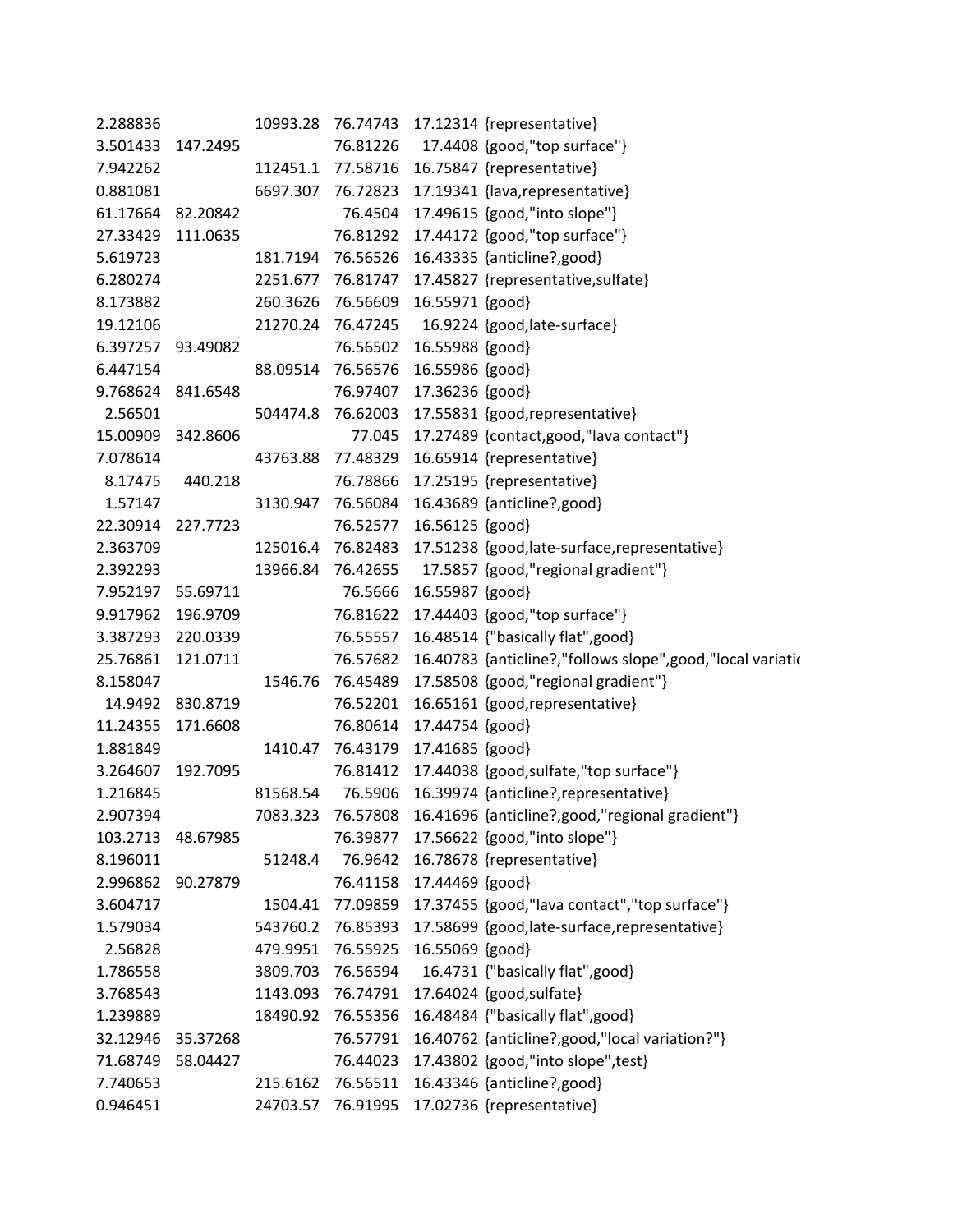| 6.359388 225.8921 |          | 76.39393 17.51788 {good}                                          |
|-------------------|----------|-------------------------------------------------------------------|
| 2.947953 135.4288 |          | 76.75421 17.65324 {fan-lower,good}                                |
| 12.24635 277.2715 |          | 77.10248 17.3634 {"across slope", good, "lava contact", represent |
| 19.18622 140.0572 |          | 76.80368 17.44436 {good}                                          |
| 1.018138 584.268  |          | 76.86198 17.12 {representative}                                   |
| 9.437282 304.1681 |          | 76.53317 16.57318 {good}                                          |
| 8.829007 102.5986 |          | 76.53174 16.56315 {good}                                          |
| 11.03617          | 174.2988 | 76.53375 16.56549 {good}                                          |
| 11.18983 90.04186 |          | 76.44144 17.42573 {good}                                          |
|                   |          |                                                                   |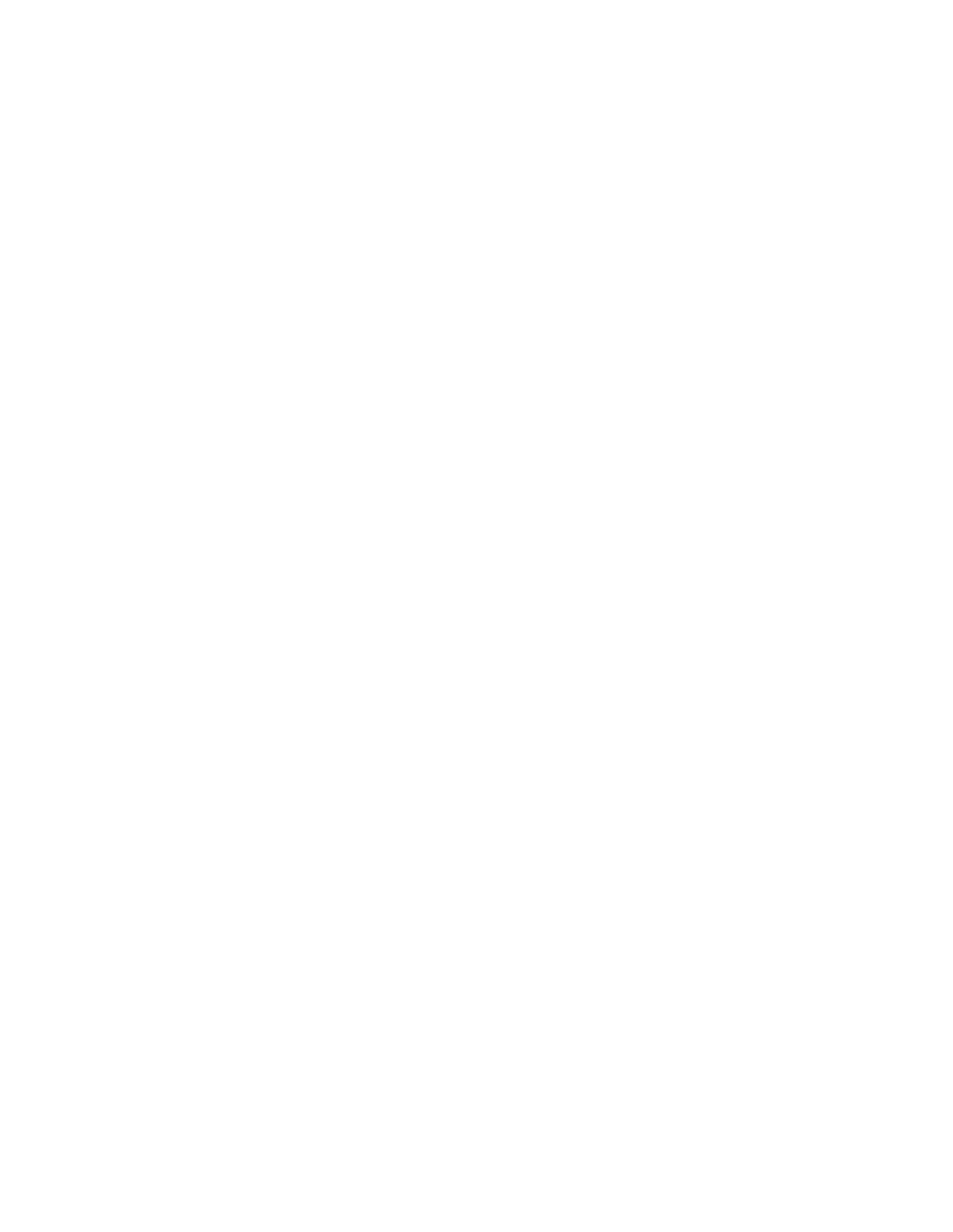n?"}